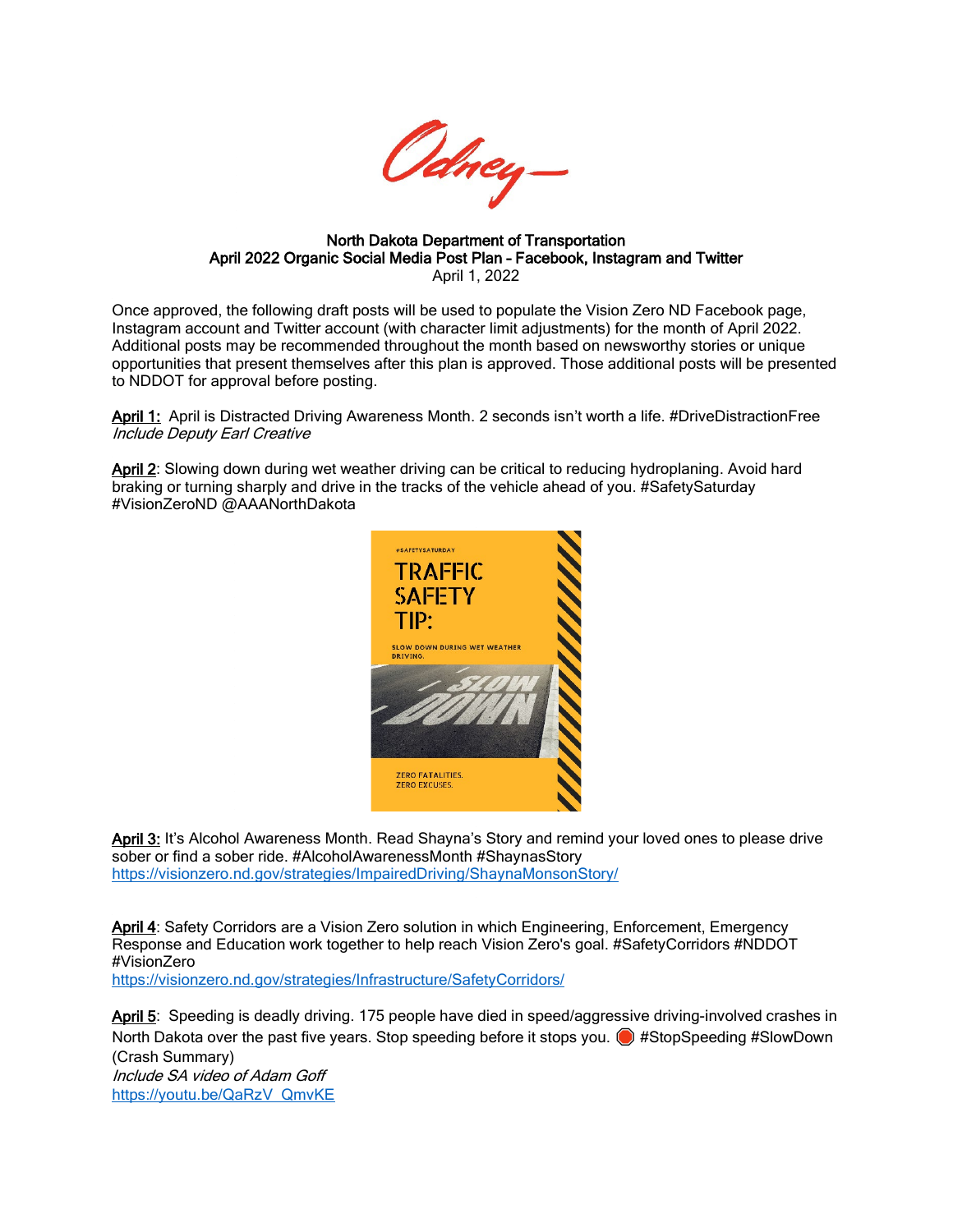April 6: National Walking Day is the first Wednesday every April. **A** Celebrate the healthiest you by going for a walk today and remember pedestrians and drivers share responsibility on the road. #NationalWalkingDay #PedestrianSafety #SharetheRoad



April 7: The Annual Vision Zero Partner Conference is April 12-13 at the Bismarck Event Center. Visit our website for more information. We hope to see you there! #VisionZeroND #VisionZeroPartnerConference2022 <https://visionzero.nd.gov/events/partnersummit/> Include Conference Graphic?

April 8: The Vision Zero Coordinators serve as points of contact for community leaders and the public! If you have any questions about Vision Zero, reach out to the coordinator in your region! #VisionZeroND #NDDOT

[https://visionzero.nd.gov/partners/regionalcoordinators/?fbclid=IwAR29tzkbU1\\_cZpCSuaEDQX48P1wqH](https://visionzero.nd.gov/partners/regionalcoordinators/?fbclid=IwAR29tzkbU1_cZpCSuaEDQX48P1wqHCYob8V43LdDclFzqWPJHlZ2xTkhl6k) [CYob8V43LdDclFzqWPJHlZ2xTkhl6k](https://visionzero.nd.gov/partners/regionalcoordinators/?fbclid=IwAR29tzkbU1_cZpCSuaEDQX48P1wqHCYob8V43LdDclFzqWPJHlZ2xTkhl6k) 

April 9: Even careful drivers can experience skids. If a driver feels their vehicle begin to skid, it's important to not panic and follow these basic steps:

- Continue to look and steer in the direction in which the driver wants the vehicle to go.
- Avoid slamming on the brakes as this will further upset the vehicle's balance and make it harder to control.

#SafetySaturday #VisionZeroND #SpringDrivingSafety

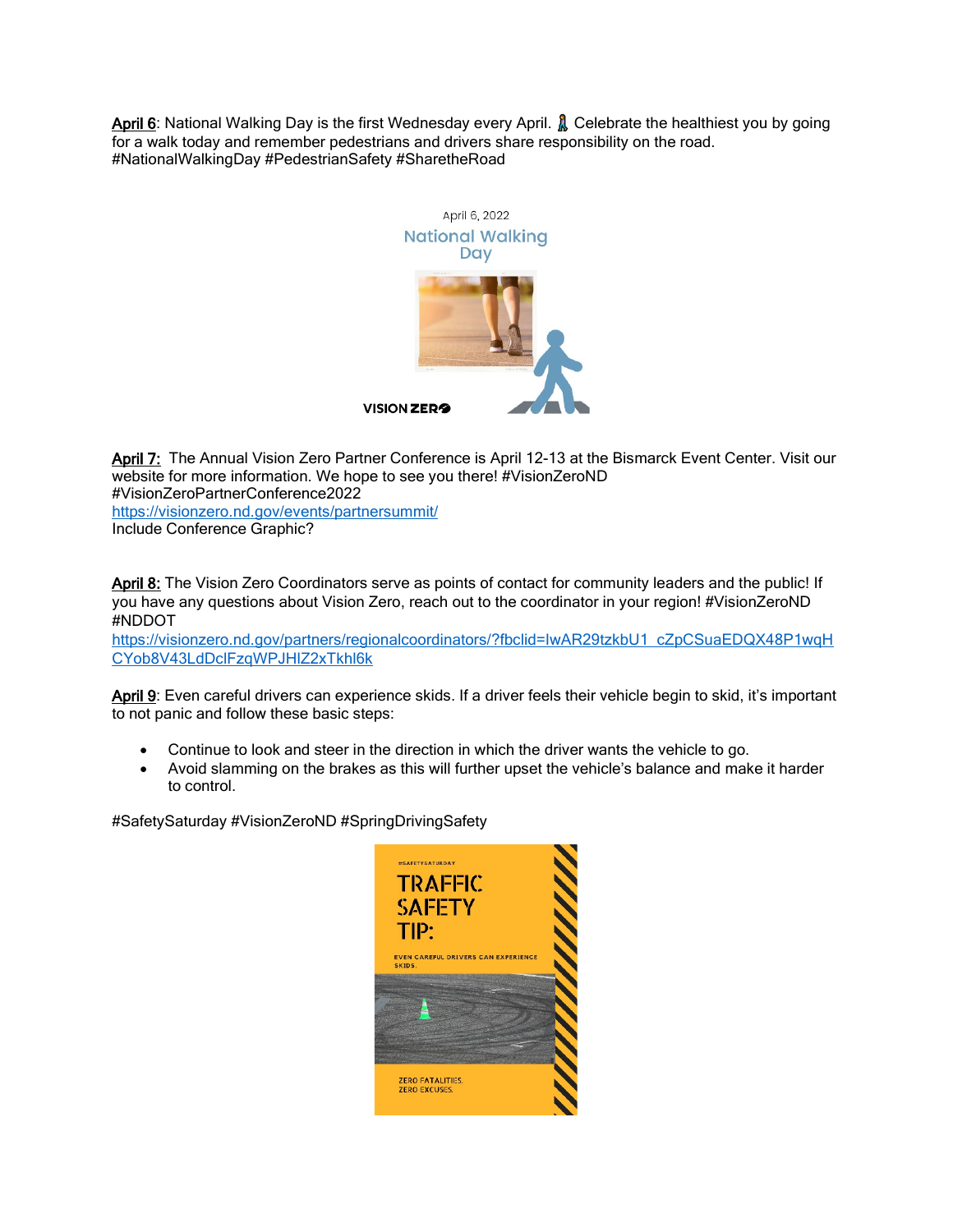April 10: The consequences of distracted driving are serious. Deadly serious. If you're behind the wheel, protect yourself, your passengers, and others on the road: Always, #JustDrive. U Drive. U Text. U Pay.



April 11: This week is the beginning of National Work Zone Awareness Week! Work zones are a sign to slow down. #NWZAW #WorkZoneSafety

file:///C:/Users/jfischer/OneDrive%20-%20Odney/Documents/nwzaw\_poster2022.pdf



April 12: Vision Zero Partner Conference Content

April 13: Vision Zero Partner Conference Content

April 14: Want to help us get to zero fatalities and serious injuries on North Dakota roads? Join the Vision Zero Partner Network! Get free marketing and educational materials and learn how you can help! Join today and help promote traffic safety! #VisionZeroND #NDDOT <https://visionzero.nd.gov/partner-safety-network/JointhePartnerNetwork/>

April 15: If we slow down, we can save lives. Together we can achieve zero deaths on our roads and in our work zones! #NWZAW #WorkZoneSafety

April 16: #SafetySaturday #VisionZeroND #JustDrive Include New DD Creative and Messaging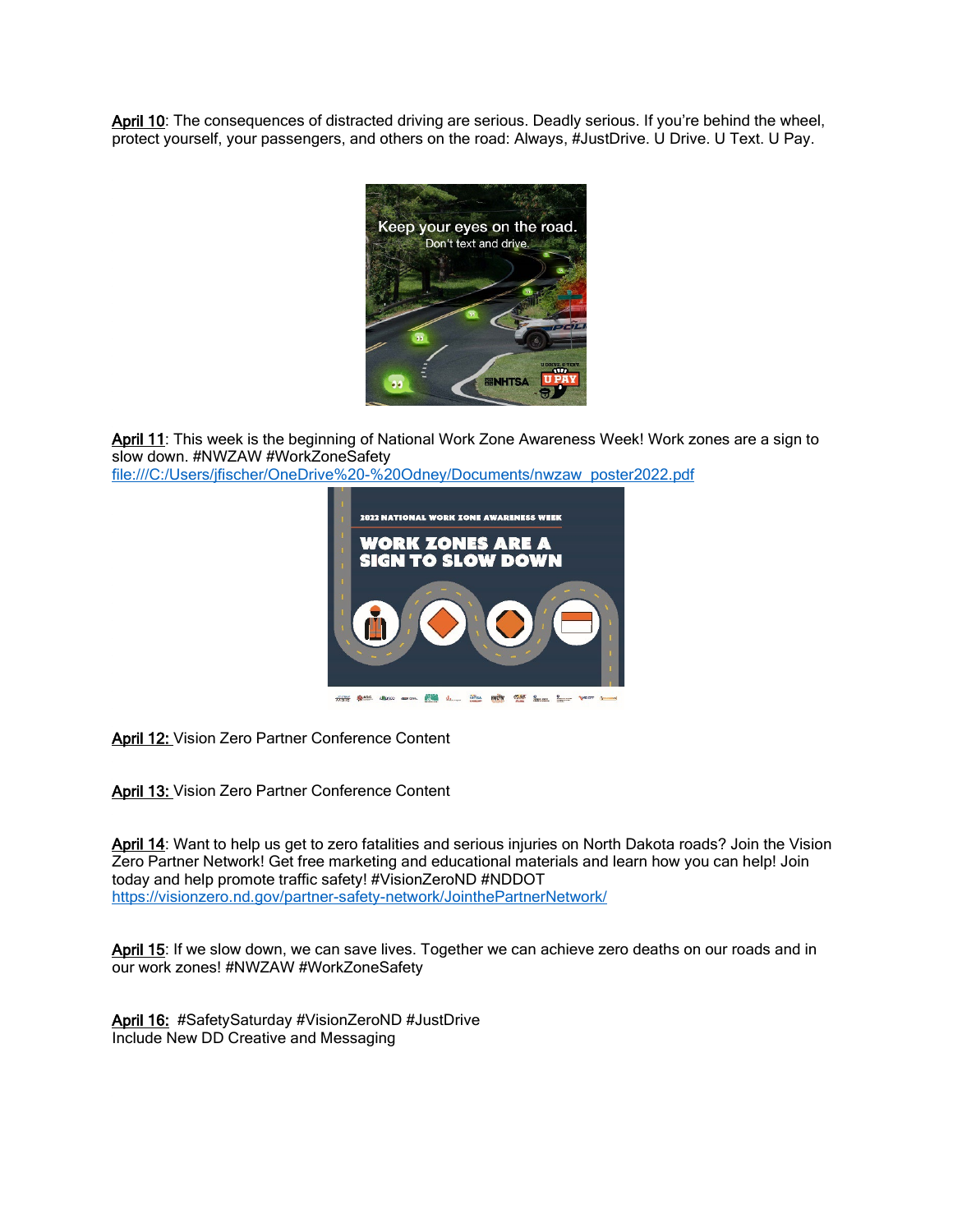April 17: Happy Easter! M Make sure every bunny is buckled as you travel to visit friends and family. #Easter #VisionZeroND #BuckleUp



April 18: Michael was only 36 hours away from graduating at Minot High School when a distracted driver hit him on the road, taking his life and changing the lives of his loved ones forever. #JustDrive #NDCrashMemorialWall <https://visionzero.nd.gov/memorial/Michael-Chad-Fenner/>

April 19: \_\_ too many. Every driver in North Dakota can help meet the Vision Zero goal by taking personal responsibility when driving. Buckle up, drive distraction-free, drive sober and follow all posted speed limits. #VisionZeroND #NDDOT

<https://visionzero.nd.gov/strategies/> (Update creative on April 18)

April 20: On 4/20 and every day, don't drive high: If You Feel Different, You Drive Different. It's that simple. #420 #ImpairedDriving

[https://www.trafficsafetymarketing.gov/get-materials/drug-impaired-driving/if-you-feel-different-you-drive](https://www.trafficsafetymarketing.gov/get-materials/drug-impaired-driving/if-you-feel-different-you-drive-different/420-impaired-driving)[different/420-impaired-driving](https://www.trafficsafetymarketing.gov/get-materials/drug-impaired-driving/if-you-feel-different-you-drive-different/420-impaired-driving) 



April 21: Does your school want to make a difference? Become a Vision Zero School by contacting the Safety Public Information Program Manager at *Ibjork@nd.gov.* #VisionZeroSchools #VisionZeroND #NDDOT

<https://visionzero.nd.gov/partners/visionzeroschools/>

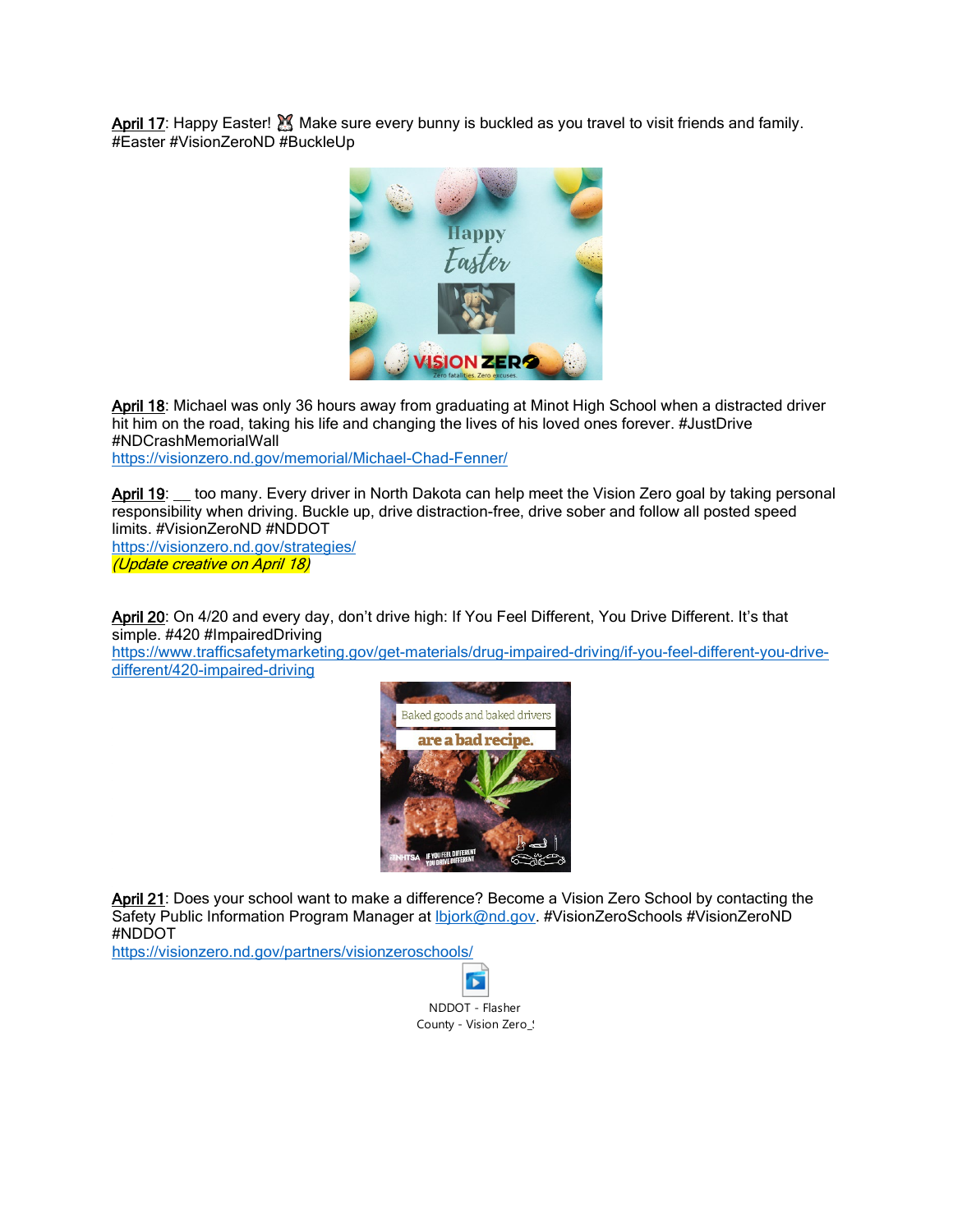April 22: Impact Teen Drivers is offering a free, interactive online program to prevent the #1 killer of teens – motor vehicle crashes. Sign your teens up to bring this lifesaving message to ND's youth! [https://www.impactteendrivers.org/NorthDakota?fbclid=IwAR0UBWA5DTkfb3MGNHRVnhXiOZYSjwAOB](https://www.impactteendrivers.org/NorthDakota?fbclid=IwAR0UBWA5DTkfb3MGNHRVnhXiOZYSjwAOBGPi_ufNcMl-GgPKWyNlmqVAMM0) [GPi\\_ufNcMl-GgPKWyNlmqVAMM0](https://www.impactteendrivers.org/NorthDakota?fbclid=IwAR0UBWA5DTkfb3MGNHRVnhXiOZYSjwAOBGPi_ufNcMl-GgPKWyNlmqVAMM0)

April 23: When driving in wet-weather conditions, avoiding cruise control will allow you more options to choose from when responding to a potential loss-of-traction situation, maximizing your safety. #SafetySaturday #VisionZeroND



April 24: #MoveOverLaw #NDDOT #VisionZeroND If available, the new Move Over video with Trooper Jackson

April 25: Want to help us promote traffic safety? Join the Vision Zero Partner Network! #VisionZeroND <https://visionzero.nd.gov/partner-safety-network/JointhePartnerNetwork/>

April 26: Once your car seat is installed correctly, make sure you register it to receive recalls and safety notices! #ChildPassengerSafety #TheRightSeat <https://www.nhtsa.gov/equipment/car-seats-and-booster-seats#registration>

April 27: Infrastructure and road safety improvements are a critical part of the Vision Zero strategy. Visit our website to read more about improvements on North Dakota roads. <https://visionzero.nd.gov/strategies/Infrastructure/>

April 28: Wearing your seat belt may seem like an option, but it shouldn't. Life isn't a game and there are no do-overs, so be sure to buckle up. #BuckleUp <https://www.youtube.com/watch?v=4jCPfv0QXXk>

April 29: Speed and/or aggressive driving was a factor in 34% of fatal crashes in North Dakota in 2020. (Crash Summary) (Include Adam Goff Creative)